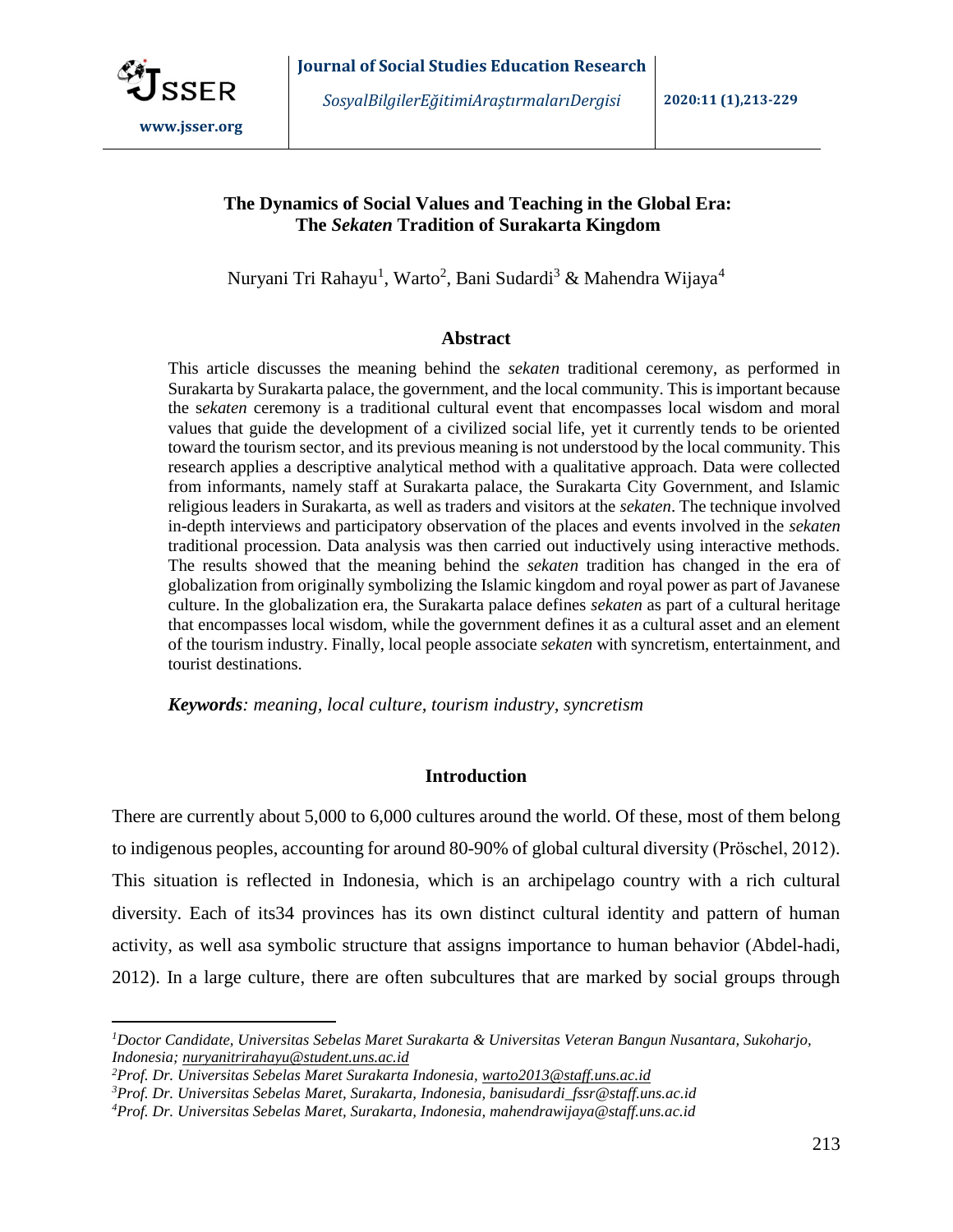shared practices and interests (Hare & Baker, 2017). There are three key concepts regarding subculture, namely capital, style, and authenticity.

Many studies have concluded that large cultures and subcultures in various parts of the world experience change from time to time due to the globalization process, not least in Indonesia. Globalization typically refers to the process through which different societies and economies become more closely integrated (Iriani & Noruzi, 2011). At present, society cannot avoid globalization, which underlies development and brings social change through a blurring of the cultural and geographical boundaries between countries and even between continents (Riaz & Arif, 2017). Globalization is often seen differently, and pro-globalization groups see it as providing many new opportunities for people to develop and compete better, because production becomes more efficient. Anti-globalization groups, meanwhile, argue that increasingly intense global competition pressures cause certain groups of people to lose control of resources and become unable to exercise their economic power in various situations (Iriani & Noruzi, 2011). Globalization has managed to eliminate the cultural boundaries between countries (Ritzer, 2014) and encouraged investors to take advantage of opportunities to benefit financially, including through cultural channels. As a result, forms of tradition and local wisdom that were previously highly valued in culture are systemically and structurally adapted to a more profane culture directed at meeting the need for pleasure. This phenomenon occurs in parallel to commercialization, where traditional arts and culture are treated as commodities for tourism in order to serve the economic needs of the community (Conradie, 2012).

Today, the religious rituals and other traditions of Indonesia are also being exploited by business owners to make profits under the pretext of culture-based tourism (Günlü, Pırnar & Yağcı, 2009; Maccarrone-eaglen, 2009). Some religious rituals now require an entrance ticket, or they have religious attributes that require visitors to pay something. In addition, the surrounding community is also engaged in economic activities, such as catering, parking, and other paid services. The commercialization of the traditions and culture of local people by commercially repackaging them for the international community can bring in foreign spending, help drive the economy, and improve people's welfare materially, but it can also diminish local identity and values. A community's self-esteem is therefore eroded by transforming its culture into something profane and changing the profound into something trivial (Lyons, Sarah & Christian Wells, 2014).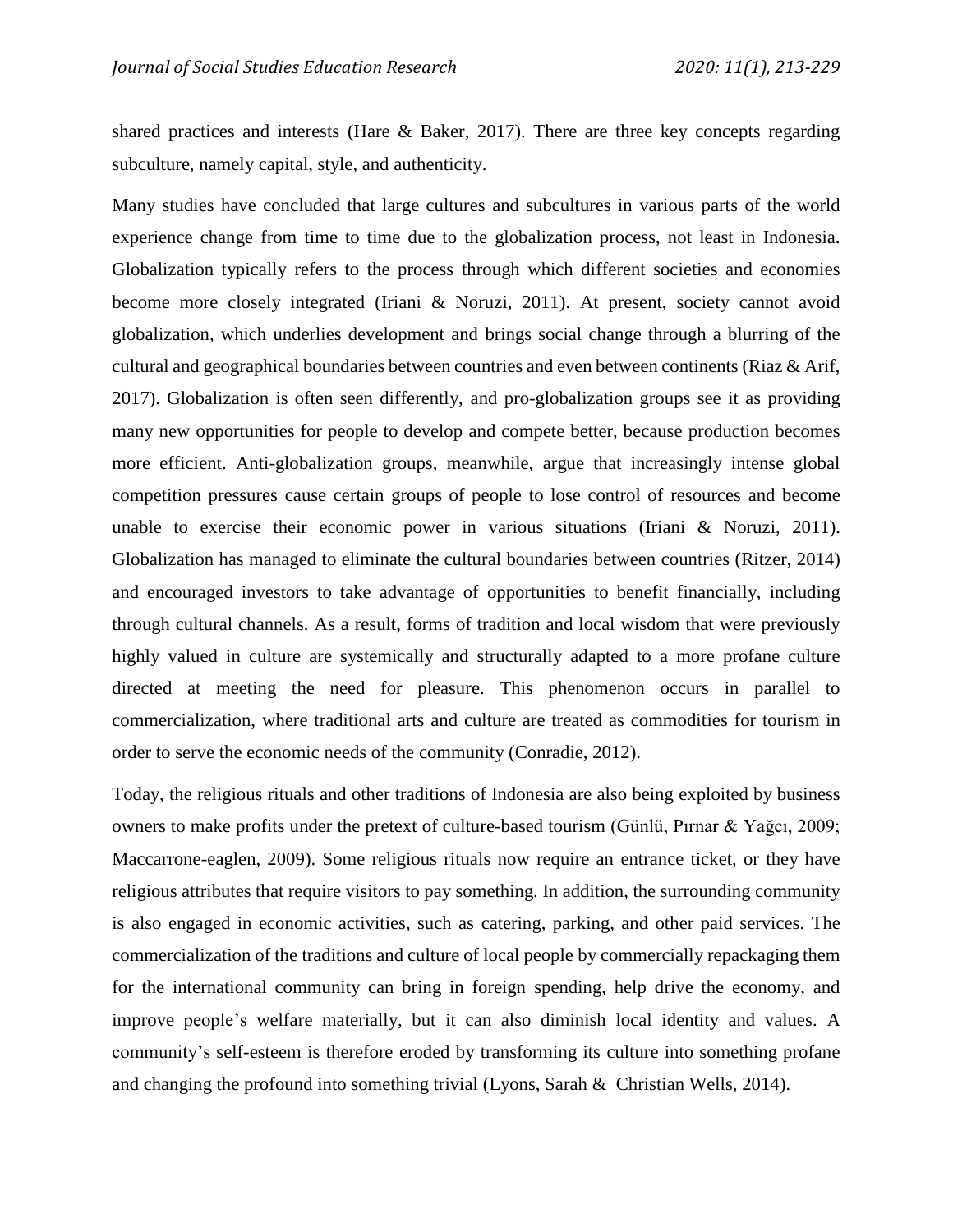Globalization clearly impacts culture through the increasingly vague cultural boundaries between countries and the strong influence of foreign culture on the local culture. There is also a strengthening of modern cultural forms throughout the world as the more traditional local cultures are abandoned. A society cannot avoid this exposure to foreign culture, which consequently manifests in its food, clothing, and entertainment(Shepherd, 2002). The influence of foreign cultures on traditional arts and cultures also causes young people (i.e., millennials) to be less interested in social values and traditional culture. The younger generation therefore does not understand the values contained in local wisdom, and they consider traditional culture to be oldfashioned, impractical, and a barrier to progress. This behavior can be seen in the people of Surakarta, which was historically the center of government for the Mataram Kingdom with its Islamic nuances.

Before Indonesia's independence in 1945, the Surakarta palace was the seat of government for the Mataram Kingdom. It has hosted the traditional *sekaten* ceremony every year since the 15<sup>th</sup>century. This tradition is a major attraction for tourists visiting Surakarta, and it remains attractive to many local and foreign researchers due to its uniqueness. The *sekaten* ceremony was originally intended as a medium for disseminating Islamic ideology. However, along with the shifting social dynamics in Surakarta, the *sekaten* experienced a shift in its orientation, function, and meaning.

### **Purpose of the Study**

This paper seeks to examine the dynamics of the social values and teachings behind the *sekaten* social tradition from the perspectives of history, the palace, the government, and society in the globalized era. More specifically, this research aims to answer the following research questions:

- 1. How are the social values and teaching of the *sekaten* tradition in Surakarta viewed from a historical perspective?
- 2. How do the Surakarta palace, the Surakarta city government, and the community interpret the *sekaten* as a social tradition?

# **Literature Review**

The *sekaten* tradition as a social practice is an object of cultural study. It has earned an enduring interest in the form of studies of habits, spatial positions, and social practices (Mahbub & Shoily,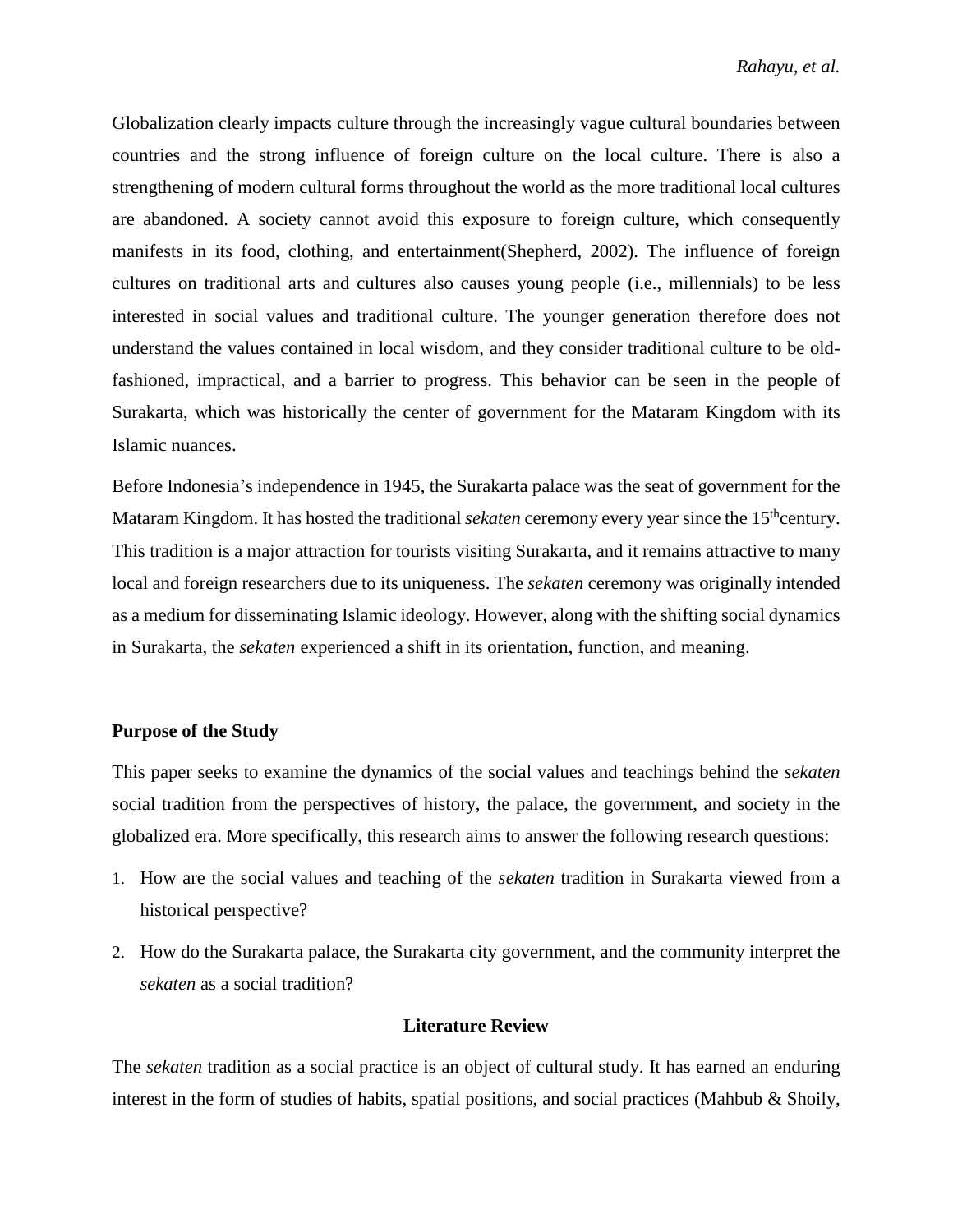2016). Structural theory is one of the earliest theories in cultural studies. It views the "structure" as rules and resources that are recursively implied within social reproduction. These are characteristics of institutionalized social systems that have structural properties in the sense that relationships are established overtime and space. This "structure" can be abstractly conceptualized through two aspects: normative elements and codes of significance (Hilmi, 2012).

Through his structural theory, Gidden places people in a very significant position as an "agency" that can reproduce actions and have the ability, as well as an understanding of, the intent and purpose of these actions. Through various structuration principles, he details three major groups of structures: (1) signification structure, which involves symbolic schemata, meaning, mentioning, and discourse; (2) the structure of domination, such as the means of control over people (politics) and goods (economics); and (3) the structure of justification or legitimacy, such as the normative regulatory scheme that is embodied in the legal system (Hilmi, 2012).

In the process of cultural production and reproduction, the role of agents is highly influenced by the structure, especially the marking structure, for the symbol system, the interpretation of meaning, and the formation of discourse. Here, cultural differences in values and epistemological framework concur with cultural differences that are reflected in artifacts and public demonstrations. One dimension of cultural difference concerns the varying psychological distance between people and nature (Medin & Bang, 2014).

Cultural production and reproduction often occur as part of industrial activities. In America, the cultural heritage industry is often described as "cultural sharing," where supporters of indigenous culture are involved in the process of transforming their cultural identity into products for consumption by foreign tourists. There are two different views of the culture industry, though. On the one hand, the cultural heritage industry can be seen as a strong catalyst for reproducing local culture, but on the other hand, it can be regarded as endangering cultural aspects that are currently protected from commodification (Bunten, 2008; Strunc, 2019).

Cultural reproduction can occur through re-invention in the form of an effort that is consciously directed to construct a new identity that departs from tradition and functions as a social and political formation, one that is needed to legitimize the status and authority of a community (Moersid, 2013). Thus, cultural preservation often only arises as an issue when there are concerns about a possible "loss" from the relevant culture (Lundup, 2013). Cultural preservation also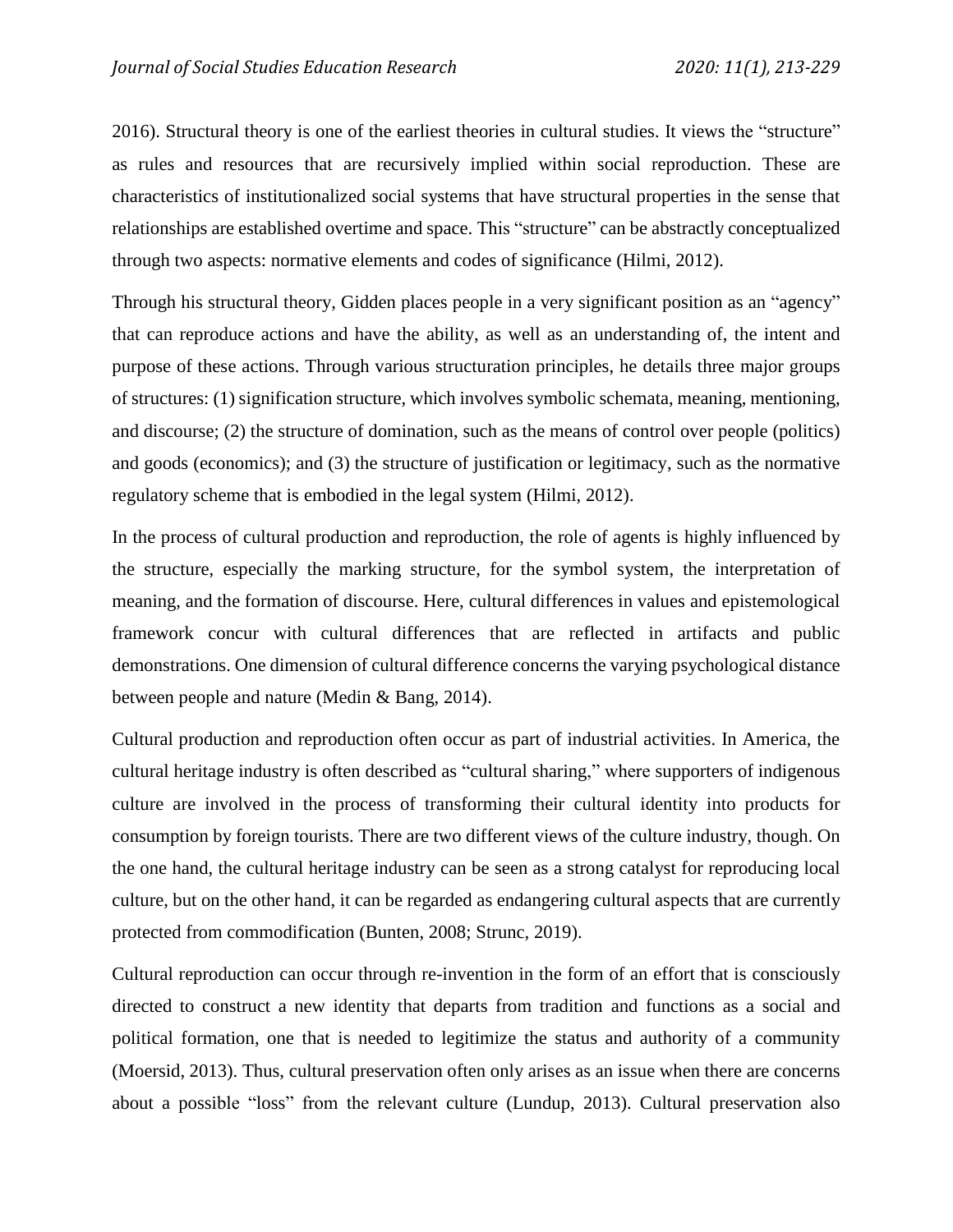becomes more complicated when it comes to intangible culture heritage (ICH). A total of 82 ICH conventions focus on "oral traditions and expressions, performing arts, knowledge and practice about nature and the universe, social practices, rituals and celebratory events, and traditional expertise" (Blakely, 2015).

In an effort to preserve various forms of traditional culture, it is necessary to maintain the culture in a form that has "naturally" evolved. This leads to the problem of how to exploit a culture economically without compromising its authenticity (Pröschel, 2012). On the one hand, commodification can result in a traditional culture becoming essentially extinct, but on the other hand, only a culture that accommodates commercialization in the tourism industry will be acceptable to a changing society. This phenomenon is behind the shift in the orientation and function of traditions and therefore their meanings.

In communication, a sign points to something other than itself, so the meaning is the relationship between the object or idea and a sign (Littlejohn, 1999). Indeed, meaning is a complex relationship between symbols, objects, and people. Thus, we have logical and psychological meanings: Logical meaning is the relationship between symbols and references, while psychological meaning is the relationship between symbols and people. Meaning comprises personal individual conceptions and general conceptions that are shared with others. Langers' vocabulary includes three additional terms: signification, denotation, and connotation. Signification is the meaning of a sign, a simple stimulus that announces the existence of an object. Denotation is the relationship between a sign and an object. The connotation of symbols, meanwhile, is the direct relationship between symbols and conceptions.

### **Methods**

### **Research Design**

This study applies a descriptive analytical research design with a qualitative descriptive strategy, which is suitable for research that generates data in the form of words, whether written or spoken by people who can be understood (Bogdan & Taylor, 1975). Such research is one of the basic traditions in social science, and it relates to people in their language, region, and terminology (Moleong, 2011). A descriptive strategy discusses the recording or grouping of a series of elements (James & Champion, 2012), and it is supported by the reading meaning technique using the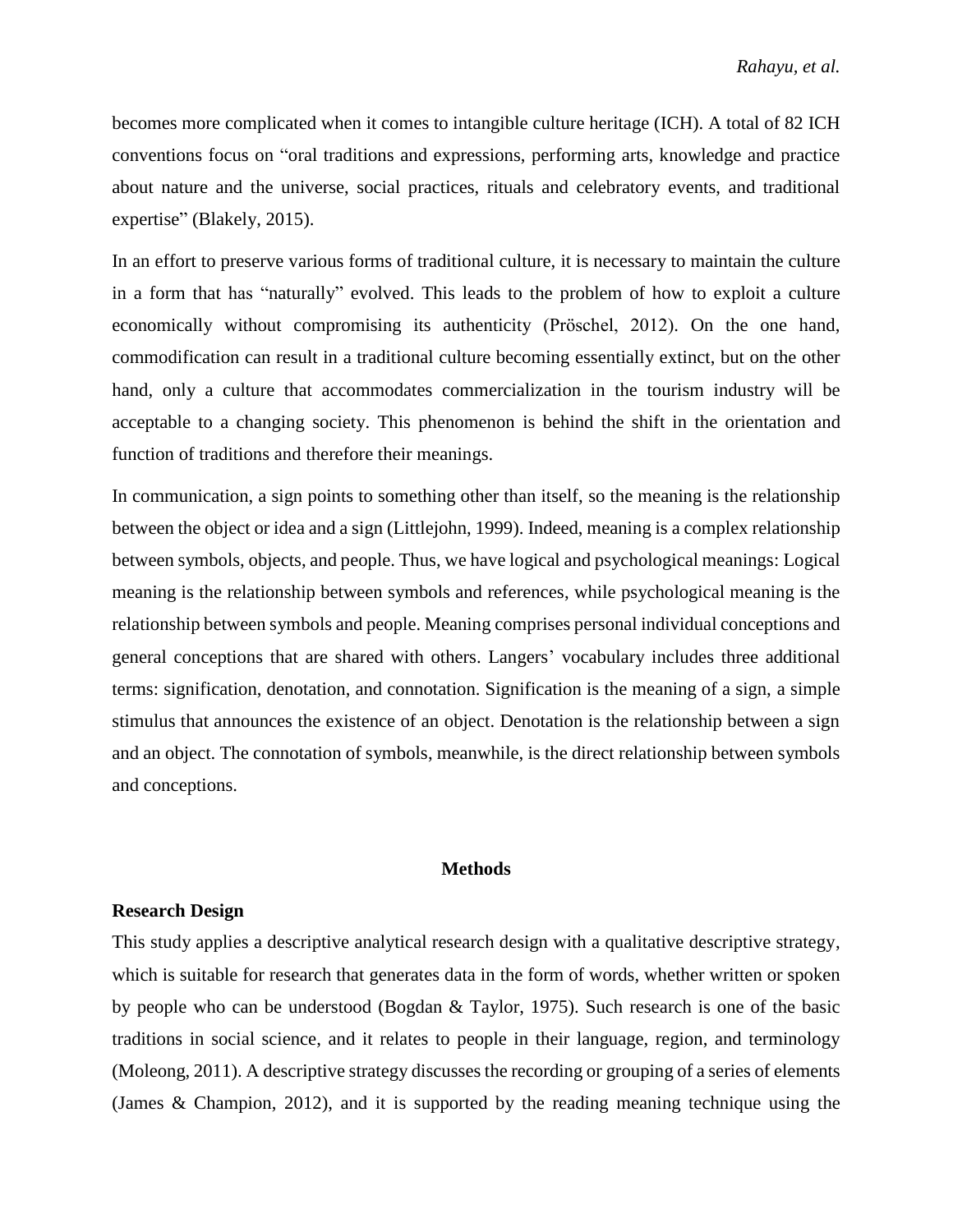semiotics of Littlejohn (1999), which in turn comprises three elements: denotative meanings, connotative meanings, and meanings from the perspective of myths.

## **Research Participants, Sampling Procedure, and Ethical Considerations**

This research was conducted at Surakarta palace in Central Java, Indonesia. The main data analyzed were qualitative data, namely information sourced from key informants in the form of actors involved in the *sekaten* tradition. The main participants therefore included staff working at Surakarta palace, while supporting informants included the Surakarta city government and Islamic religious leaders in Surakarta. The sample was purposively selected based on the selection criteria (Goetz & LeCompte, 1984).

*Firstly*, this research is a qualitative descriptive study that aims to produce data in the form of words expressed by people and observable behavior (Bogdan & Taylor, 1975). *Secondly*, this research is part of a tradition in social science that is fundamentally dependent on observing people in their own society, and it relates to these people's language and terminology (Moleong, 2011). *Thirdly*, in qualitative research, a description is the basis for all scientific investigations, so information includes recording or groupings for a set of elements according to the problem being investigated (James & Champion, 2012).

## **Data-Collection Procedures**

The data-collection procedure comprised in-depth interviews, participatory observation, and content analysis. The data-collection instruments used included interview guides, observation structures, and coding sheets. The level of truth (validity)for the information was determined through the source triangulation method, where a number of sources are used to check the validity of data (Moleong, 2011).

## **Data-Analysis Techniques**

The data analysis was carried out inductively using interactive analysis methods, with the procedures including data reduction, data presentation, conclusion handling, and verification (Miles, Huberman & Saldana, 2014). In the interactive model, the three activities analysis involved a process of interactive cycles and interactions, where activities were not something that could be done together but rather complemented each other (Sutopo, 2002).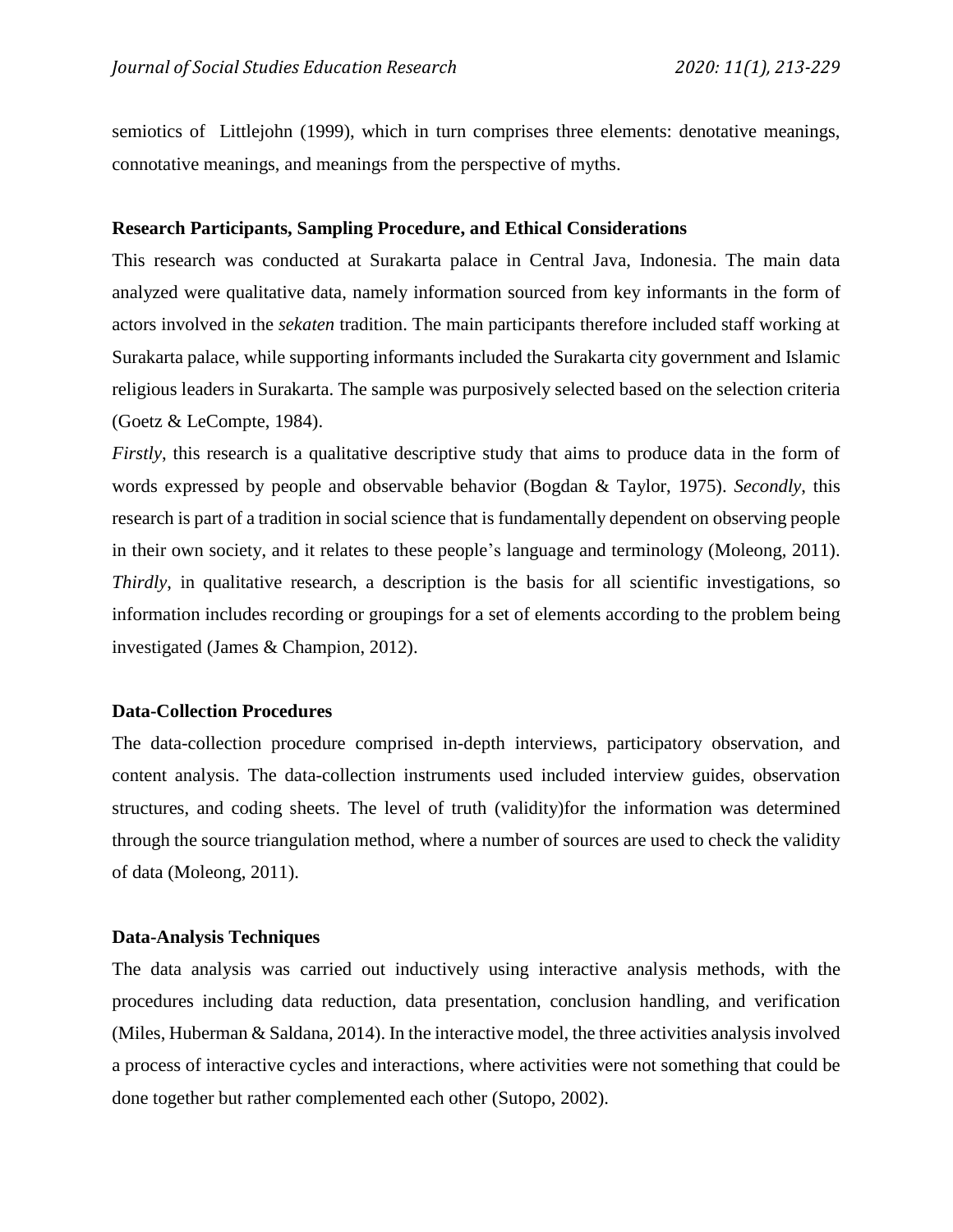#### **Results**

#### **Social Values and Teachings for the** *Sekaten* **Tradition: A Historical Perspective**

Information about the social values and teachings of the *sekaten* tradition in Surakarta was collected from the informants, thus revealing changes in meaning forthe *sekaten* tradition from when Surakarta palace was still a center of government to the globalized era, when the palace lost much of its influence on society.

The *sekaten* is a traditional ceremony that is held every year in the Javanese calendar month of*Mulud* (or *Rabi' al-awwal* in the Islamic Calendar). The *sekaten* tradition first started in the 15th century as a means to extend Islam's influence on Java through a cultural approach. It was considered an appropriate medium to spread Islamic ideology because at that time, Javanese society was still very influenced by animism, dynamism, and polytheism, and many people were still pagans. At that time, many traditions and rituals worshipped spirits, objects, or sacred places and involved meditation, offerings, superstitions, and myths, and these were highly respected by the public. This prompted nine Islamic scholars known as the *Wali Sanga* to find a good approach to shift people's beliefs away from polytheism and toward monotheism. One of the guardians of the *Wali Sanga,* Sunan Giri, mastered the technique for making *gamelan,* which is music involving several traditional Javanese musical instruments. Sunan Giri then made a set of *gamelan* music to be played during the *sekaten* celebration. He argued that the sound of the *gamelan* would draw people's attention and encourage them to investigate it. Once the community found the source of the music, the symbols of Islam would be conveyed. This theory turned out to be correct, because every time the *gamelan* was played in the Surakarta Grand Mosque, many community members gathered, and after listening to lectures on Islam, many converted to Islam by saying two words of the *sahadah*. The word *sahadatain* later served as the origin of the name "*sekaten*."

The *sekaten* tradition was originally an Islamic religious ceremony, but it also has a Javanese character. This tradition acts as a medium for teaching Islamic religious values and a noble character to the community. This persisted until Indonesia became independent of the Dutch and Japanese colonial powers in 1945. After this, the religious awareness of the community began to develop through the establishment of formal and informal religious education institutions. The teaching of Islam was then carried out by many educational institutions, such as *madras as* and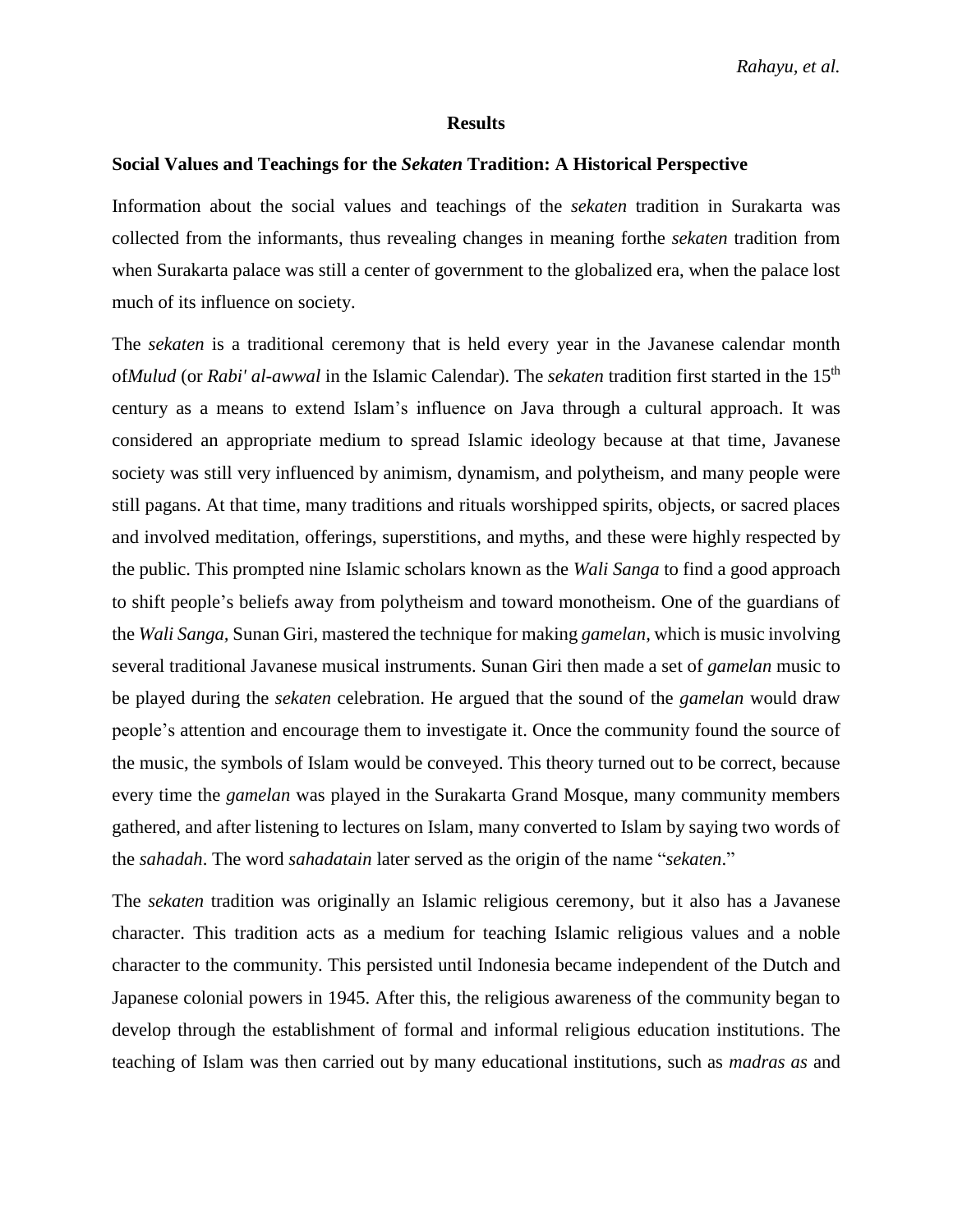Islamic boarding schools. The *sekaten* tradition continued, however, but its function shifted to celebrating the birth of the Prophet Muhammad.

After Surakarta palace became part of the territory and government of the Unitary State of the Republic of Indonesia in 1958, the *sekaten*, which was originally a symbol of local wisdom, experienced changes in its orientation, function, and symbolic meaning as social changes affected its supporters. In the globalization era, the religious nuances of the *sekaten* grew weaker, while the accompanying night market that starts a month before the peak of the *sekaten* ceremony became more dominant, a phenomena that continues today.

### **Sekaten Tradition: The Palace's Perspective**

A key informant from Surakarta palace, which started the *sekaten* tradition, conveyed that when Surakarta palace was still a center of government, the *sekaten* was intended as a medium for communication between the king and his people. Surakarta palace therefore positions the *sekaten* as a form of cultural communication passing down moral values and local wisdom from one generation to the next through verbal and nonverbal symbols. For example, in the *sekaten* tradition, there is a *gunungan*-shaped mountain that symbolizes how life's purpose is to return to the Creator, the ruler of all life and the universe. This is considered important, because local wisdom is held by certain social groups and conveyed through community experiences.

At the time when Surakarta palace still had a considerable influence on the community, the *sekaten* was used politically by the palace to determine the extent of royal influence on the people, as reflected in the number of community members who participated in the event. The attendance at the ceremony was considered indicative of the kingdom's influence on society. What is more, the *sekaten* tradition was also used to assess the degree of obedience to the king, again measured according to the attendance level but also by the amount of tribute that was presented to the king. Any absence from the *sekaten* ceremony could be considered a form of defiance against the king. For Surakarta palace, the *sekaten* tradition is a symbol of the Islamic Mataram kingdom, which distinguishes itself from the previous *Mataram Hindu* kingdom.

In the globalized era, Surakarta palace sees the *sekaten* tradition as symbolic of Surakarta's identity as an Islamic kingdom. This is represented in the ceremony's time and place and the content of the message being delivered, as well as the ordering of the ceremony and the role of the king in it.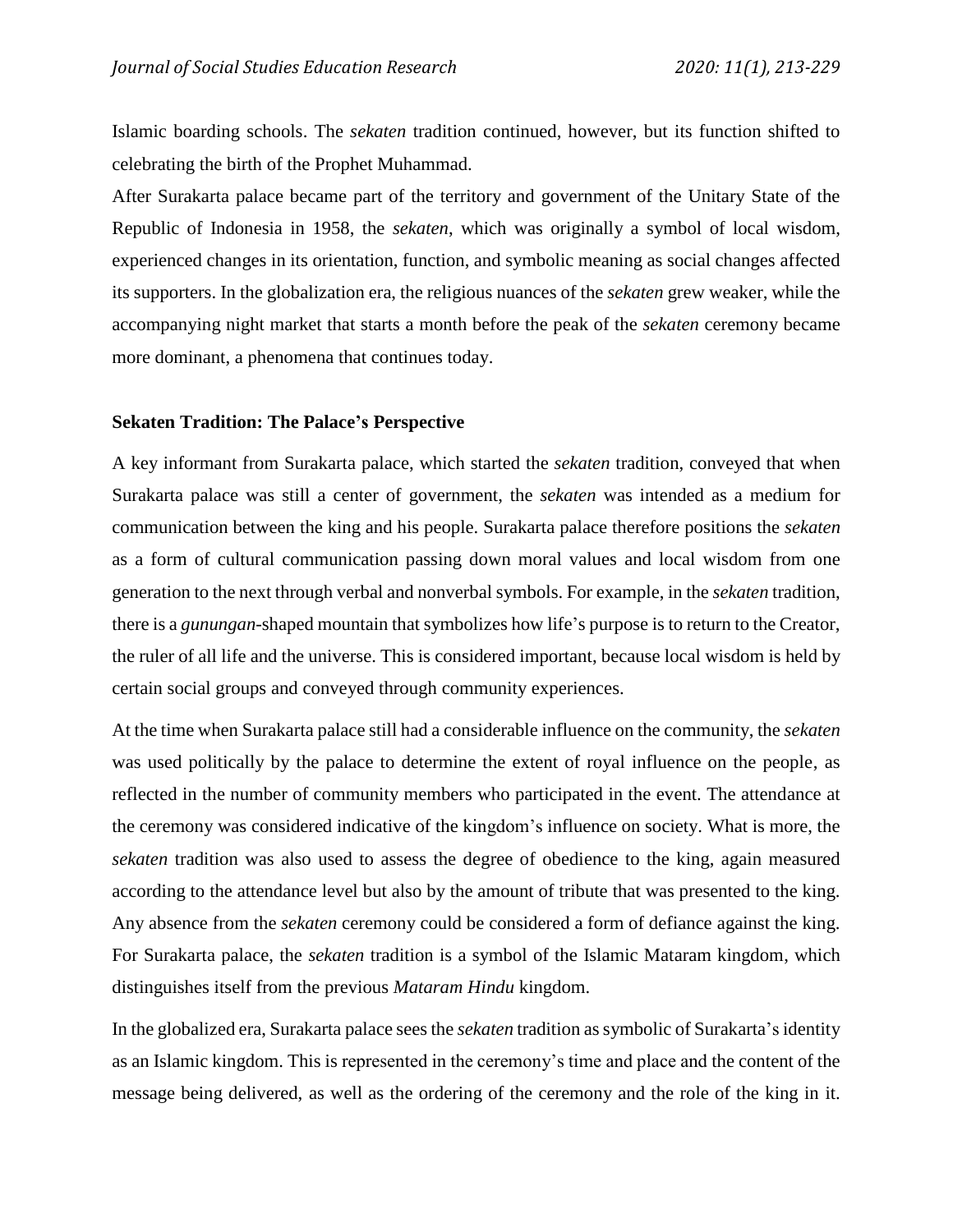*Sekaten* ceremonies are held every year in the *Mulud* month, and the event' speak coincides with *Maulid*, the birthday of the Prophet Muhammad, the bearer of Islamic teachings. The ceremony is mostly centered on the large square before the palace, where there is also a mosque as a place of worship for Muslims. At the climax of the event, the king leads the procession and delivers a message about the teachings of Islam or the history of the Prophet Muhammad. All the messages conveyed in the series of events relate to Islam.

In addition, Surakarta palace also interprets the *sekaten* tradition as an endeavor to preserve the cultural heritage of the palace. The *sekaten* ceremony is a tradition for the palace, one where various symbols are used exclusively in the ceremony, because they only exist in the palace and are not typical in the lives of everyday people. In the *sekaten* tradition, the king distributes alms to the people in the form of agricultural produce, and this is symbolic of the Sultan's role in ruling for the welfare of his people.

## **Sekaten Tradition: The Local Government's Perspective**

Information from the Surakarta City Culture and Tourism Office reveals the local government's view of the *sekaten* tradition. When Surakarta palace still had political influence in the community, the local government was not very involved in policy making or the implementation of the *sekaten*  tradition. At that time, the government saw the *sekaten* tradition as being under the authority of Surakarta palace. However, in the current globalized era, Surakarta City Government interprets the tradition as an annual cultural event in the Surakarta city area. The local government therefore provides guidance for the development and preservation of these traditions. The Surakarta City Government has for the last five years seen the *sekaten* tradition as a tourist attraction for Surakarta (Bappeda Kota Surakarta, 2016). For this reason, the Surakarta City Government aims to develop *sekaten* as a cultural and religious tourist attraction, as well as a destination for shopping tourism with an emphasis on the role of the lower classes ins ociety.

The Surakarta City Government has positioned the s*ekaten* as a driving force for people's economic wellbeing by encouraging the participation of small businesses, home industries, and traditional craftsmen. Traditional artisan products with philosophical value—such as a clay piggy bank (*celengan*), a whip (*pecut*) made from hemp leaves, and a spinning top made from bamboo (*gangsingan*)—are consistently encouraged to enliven each year's *sekaten*.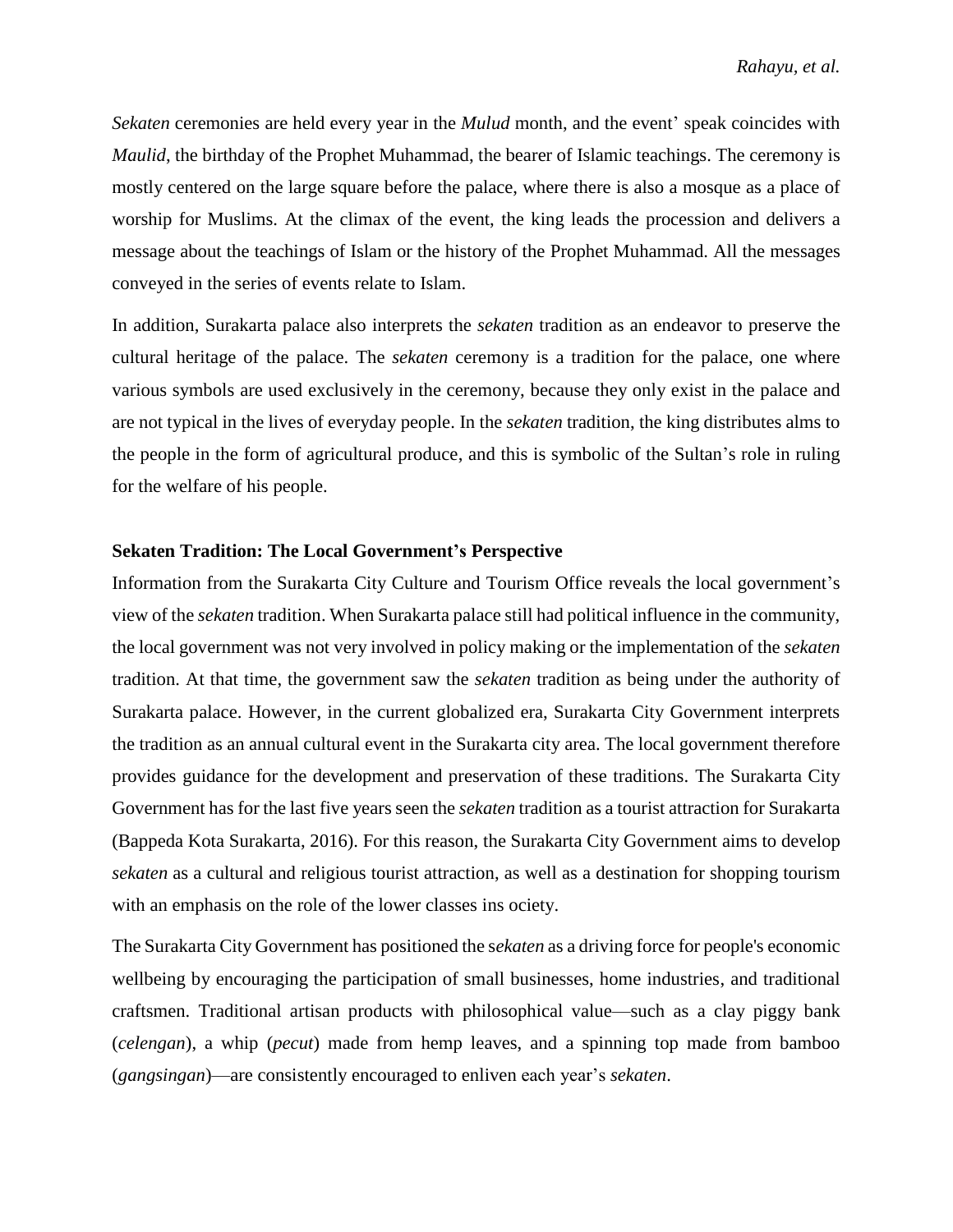*The sekaten* is part of the culture of Surakarta palace, which includes features in the form of *gunungan*, officers' clothing, traditional toys, the language used, Islamic values, and symbols of the harmonious relations between the king and his people (*manunggaling kawula lan Gusti*), as well as cultural teachings in the form of good habits and behavioral codes. The s*ekaten* tradition as a religious tourism event relates to its role in commemorating the birthday of the Prophet Muhammad, who is a role model for Muslims. The *sekaten* tradition is also coupled with public entertainment in the form of a night market that sells a variety of goods and hosts a variety of stands, including playgrounds for children, music performances, various culinary delights, communication tools, and traditional crafted goods.

# **The Sekaten Tradition: The Community's Perspective**

Observation of the *sekaten* procession at its location revealed that some members of the community fought over food, vegetables, and fruits from the mountains because they believed that these objects would bring blessings. Fruits and vegetables taken from the mountains are replanted on farms in the hope that their fields will produce good crops and be free of infestations or diseases. The followers of the *sekaten* tradition believe it will give them the gift of youth, specifically when visitors chew *kinang* along to the sound of a *gong* on the *gamelan* played at the event. The *Gamelan Kiai Sekati*—which comprisestwo instruments, namely *Kiai Guntur Madu* and *Kiai Guntur Sari* is only played during the *sekaten* celebration because it is considered to have the magical power to give blessings. From the perspective of the Muslim community, this is regarded as a form of superstition that should be avoided. Community groups with strong Islamic religious beliefs therefore interpret the *sekaten* as a blend between culture and religion, which is often referred to as syncretism.

When the people of Surakarta were still unfamiliar with Islam, the *sekaten* tradition acted as an effective medium for teaching its ideology, but nowadays there are many other sources of Islamic teaching in the community, so this element of its function is greatly reduced. The application of a cultural approach to spreading Islam through the *sekaten* tradition is also seen as inappropriate in the current context, because people are already very open to various cultures through communication and information technology in social life.

Islamic religious leaders believe that the religious values embedded in the *sekaten* tradition have been eroded by economic activities. The *sekaten* tradition is no longer a sacred, religiously valued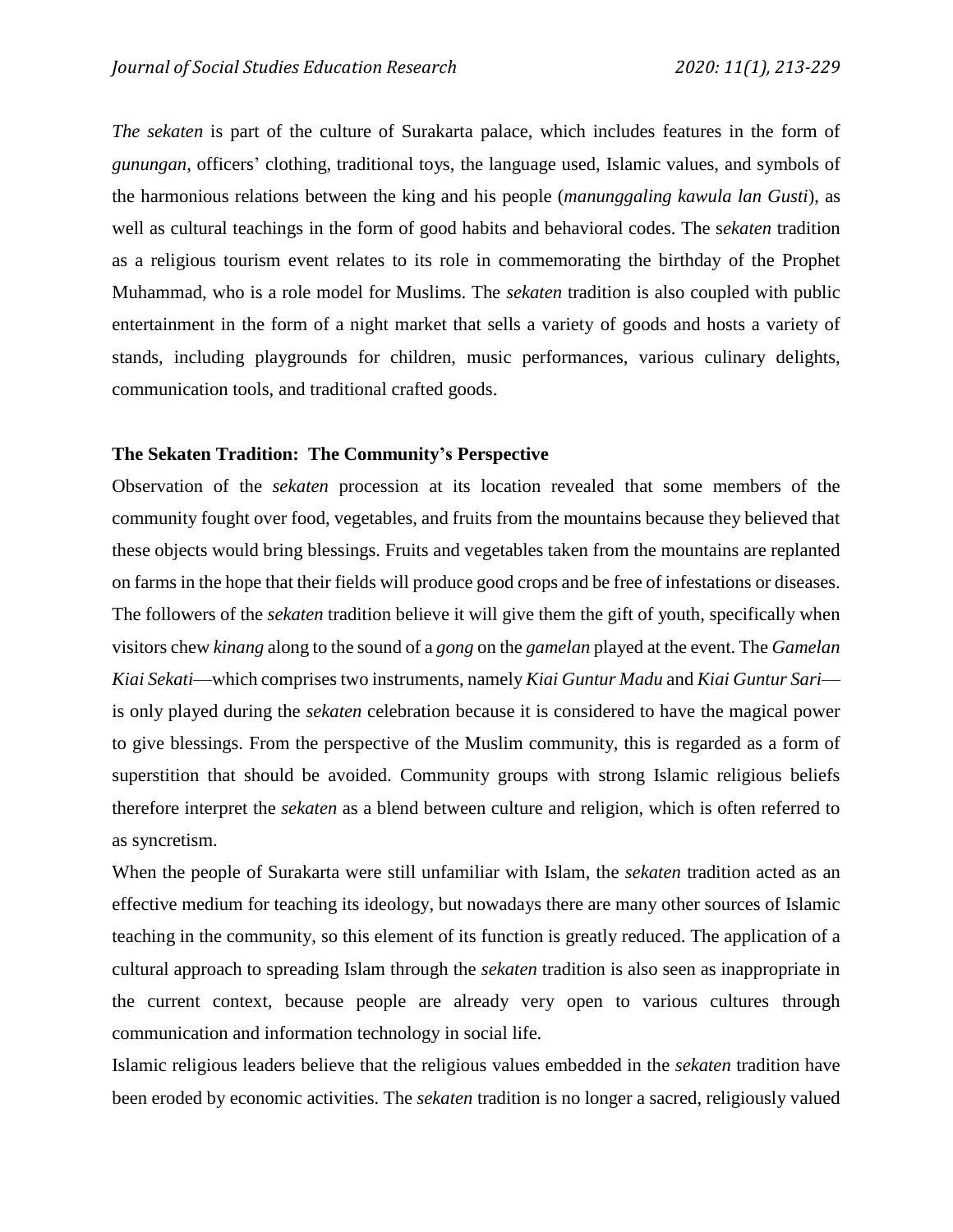traditional ceremony but rather a business event serving the interests of many parties, and it is more about encouraging the community to act hedonistically.

A number of community members involved in the ceremony's activities expressed that the *sekaten* tradition currently has more economic value, with the night market starting almost a full month before the ceremony' speak. In the night market, hundreds of booths enable the community to conduct economic activities in the form of trade, the provision of parking services, the transportation of goods or people, and culinary tourism activities.

Traders in the area also argued that without the night market, people would have little interest in attending the *sekaten*, because most people do not care about listening to religious lectures and rather focus on recreation through shopping or enjoying culinary delights. Thus, the *sekaten* is seen more as being economically valuable because it provides additional incomes for the community through the related economic activities.

Thechairman of the *Rukun Tetangga* (the lowest institution in the government structure of Indonesia) stated that the *sekaten* tradition also has economic value for the body, because citizens engaged in economic activities in the *sekaten* must set aside some of their profits to give to the *Rukun Tetangga* treasury. Such economic activities include trading, providing parking services and transportation services, offering games, and providing recreational services like lighted bicycles, horse-drawn carriages, and playgrounds for children.

#### **Discussion**

The data obtained in this study indicates that there has been a shift in the social values and teaching behind the *sekaten* tradition from a historical perspective. The meaning of the *sekaten* tradition according to Surakarta palace, the Surakarta City Government, and the local community—has changed from a cultured event to something more profane. This is a natural social process where culture promotes a certain way of life shaped by values, traditions, beliefs, and material objects. It fundamentally persists for along time in society but also adapts through routine communication and social interaction (Lull, 1998). One of the factors behind the shift is the influence of the mass media, especially broadcast television and new media forms that assign greater importance to modern pop culture than traditional local culture.

From a historical perspective, the shift in orientation and function of the *sekaten* can be seen. This causes a biased meaning for certain community groups, which can in turn trigger horizontal social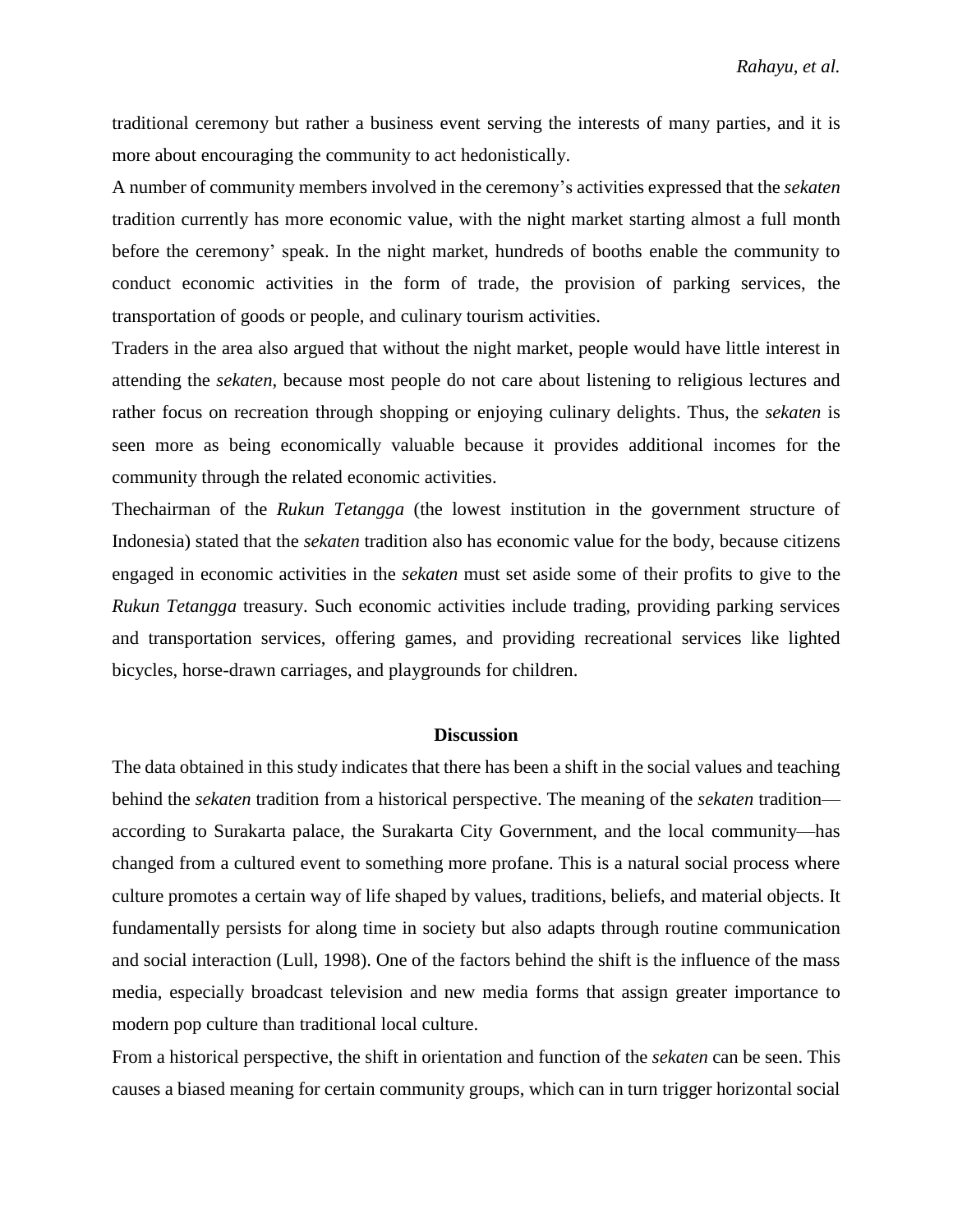conflict and resistance in the community. Some social groups with strong Islamic beliefs view a number of practices in the *sekaten* as an undesirable form of syncretism. On the other hand, community groups that support Javanese culture argue that the *sekaten* is a ritual ceremony that must still be preserved, especially because it celebrates the birth of the Prophet Muhammad (Utami, 2011). Another reason concerns the message presented in the *sekaten* ceremony, which is packaged in a unique form, so it can provide education and entertainment for the community (Ni'mah & Soekiman, 2007).

The shift in the social values and teaching embodied in the *sekaten* tradition began when the political influence of Surakarta palace started to diminish, specifically when Surakarta became part of the Unitary State of the Republic of Indonesia in 1958. This gave rise to the opinion that the palace had lost meaning as a symbol of the Surakarta people. This led to the emergence of various practices that would have been considered irregular in the past. The increasing level of religious awareness and education among the local community also affects its interpretation of the *sekaten*  tradition. The *sekaten* tradition is now largely understood by the community as an entertainment event, and its significance as a symbol of identity no longer seems important. The *sekaten* as a form of propaganda through a cultural approach is no longer deemed appropriate, and its potential to attract people is instead exploited by businesses.

The commercialization of the *sekaten* tradition is just one phenomenon in the commercialization of Indonesian local culture, and similar processes can be seen in Thailand, India, and many African countries. This phenomenon cannot be separated from state politics, which are outlined for the field of tourism in the National Medium-Term Development Plan 2014–2019 (Bappenas, 2014). This stipulates the preservation and development of cultural assets that support tourism development, but efforts must also support a creative economy. This means that the Indonesian government views culture both as a legacy that must be preserved and as an asset to be exploited through tourism. Departing from this policy, the Surakarta City Government positioned the *sekaten* tradition as something to drive the local economy and increase revenue for local people through tourism. The government policy for the preservation of local culture is distorted, because traditional arts and local culture are being packaged and marketed for the consumption of tourists, especially foreign ones, so they cater for market tastes. This reality seems to have become an inevitable consequence of globalization. Every regional culture that contains its own local wisdom, natural beauty, and cultural aspects is often exploited in order to increase tourism activity through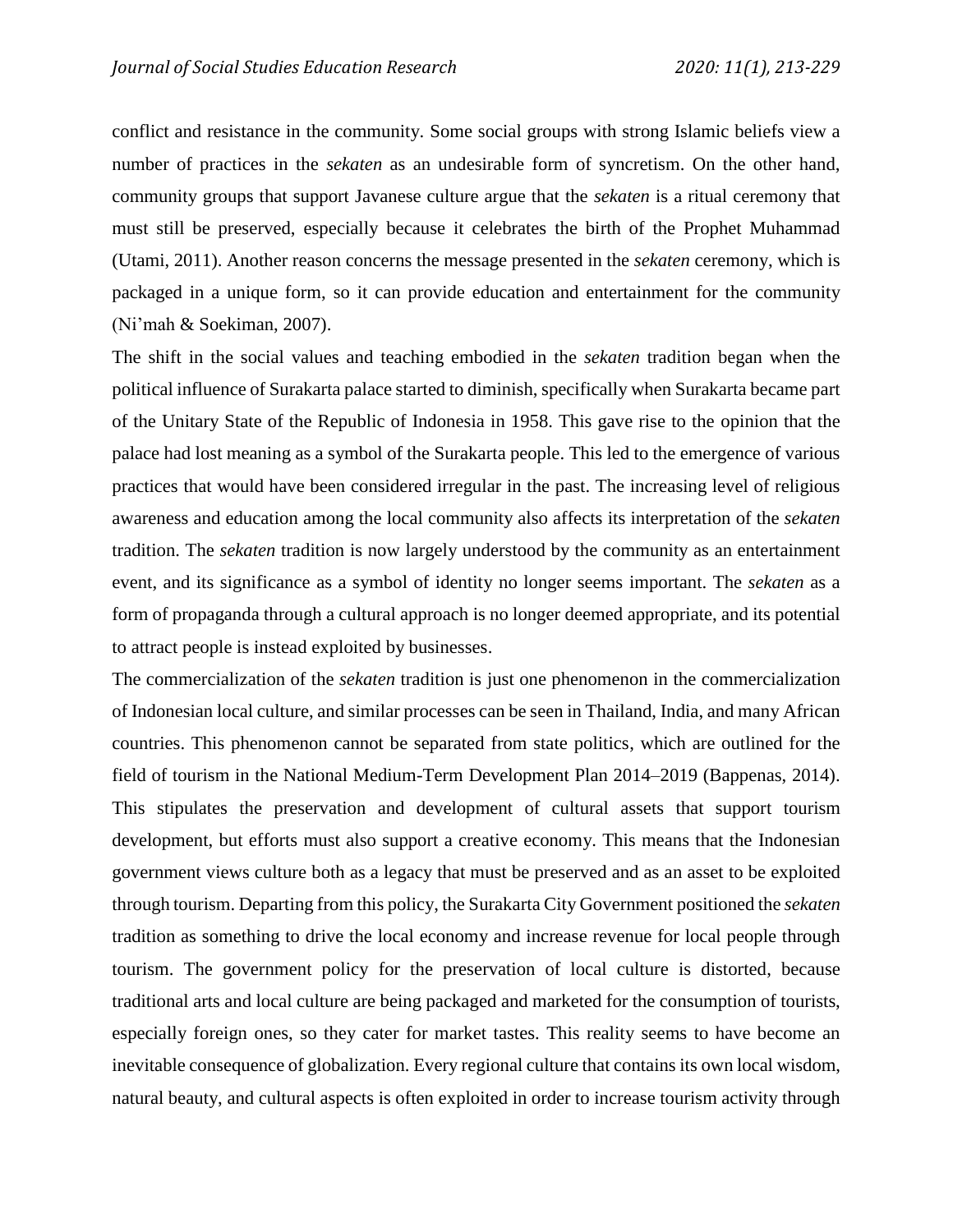the label of cultural tourism (Conradie, 2012). This situation has played a role in objectifying and reducing culture to "cultural art"—such as dance, music, costumes, crafts, and architecture (Korff & Susanne, 2014)—that can then be sold.

The practice of commercializing tradition is a consequence of national policies promoting tourism, which in turn raises divisions between the authentic and the modern (Cohen & Cohen, 2012). In addition, the process of commodifying a tradition cannot be separated from the role of the agent causing the change. Agencies involved in the commercialization process for traditional generally include the organizers themselves, tourism organizations, and the private sector. This can be seen in artistic performances where the aesthetic element is highlighted and when the arrangements, instruments, makeup, and art displays are redefined for mass consumption by a wider audience, particularly foreign tourists (Yulianto, 2013).

The shifting meaning of the *sekaten* tradition is part of the cultural tourism process in Surakarta, backed up by the belief that cultural tourism is an element for developing tourism in various regions of the world, and thishas a strong influence on policy-makers(Richards, 2005; Bui & Lee, 2015). In this situation, local culture is gradually abandoned in favor of foreign culture, and preservation involves adjusting the packaging and presentation without removing the essence, meaning, and original values of the traditional culture (Haris, 2015). Preserving local culture cannot be separated from the social-construction process, which is an area where several methods are employed by agents including the government, the markets, and civil society. These are interconnected and presented together in different patterns of formal and informal regionalisms (Söderbaum, 2013).

## **Conclusion and Implication**

In the course of its history from the  $15<sup>th</sup>$ century until the present day, there has been a shift in the *sekaten* tradition in Surakarta in terms of its meaning and values. The s*ekaten* tradition as a symbol is open to interpretation according to recent developments. This tradition has endured for centuries and experienced dynamic meanings over time. When it was first organized, it was a representation of the Islamic palace and a symbol of royal power to endear popular obedience and represent Javanese culture.

In the current globalized era, there are shifting meanings for the event, as well as objections from certain groups toward the tradition. On one hand, the *sekaten* tradition can be considered to have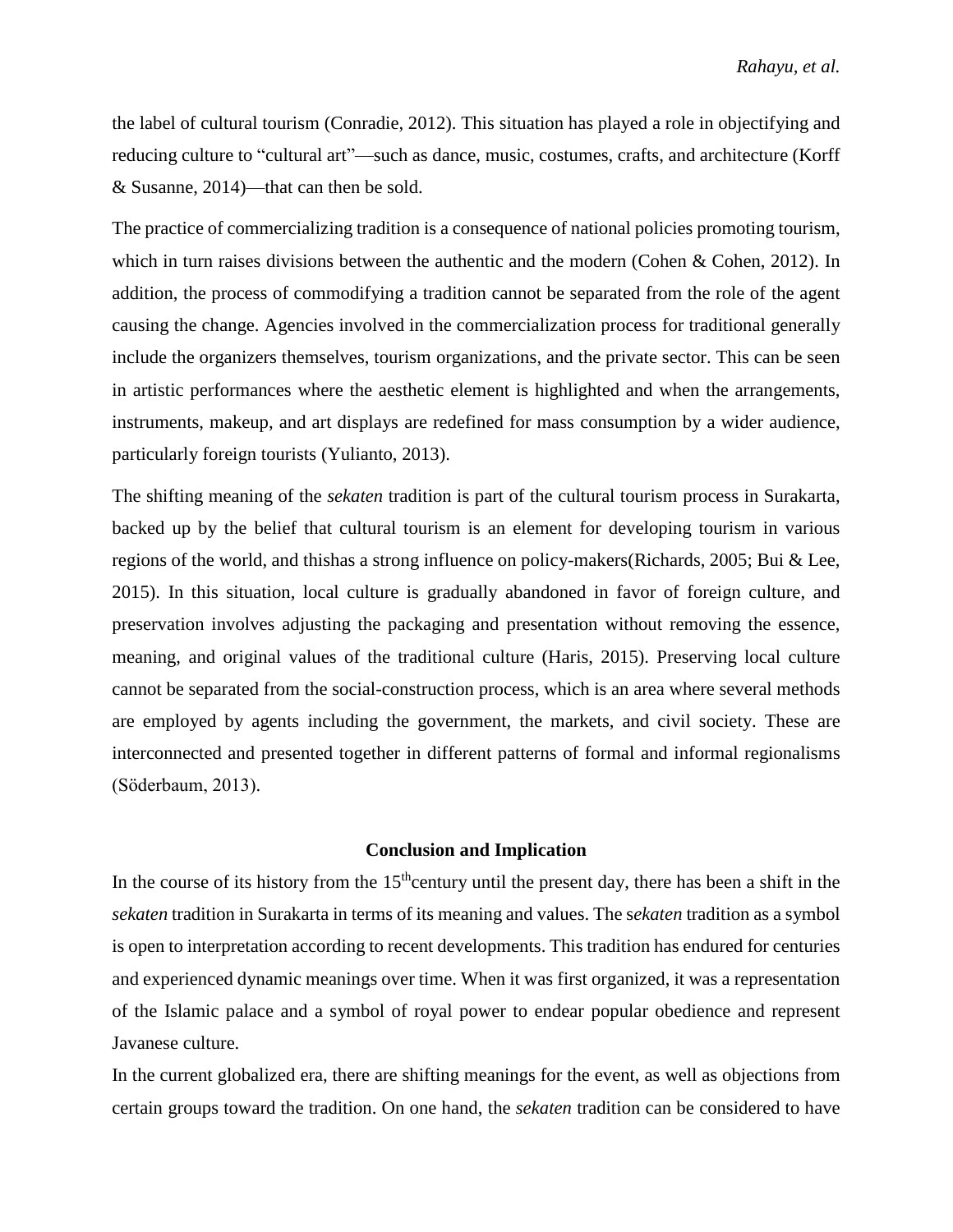been distorted, but on the other hand, the tradition is very popular among the community. Although the influence of Surakarta palace is no longer dominant, and the Surakarta City Government implements the *sekaten* tradition, the event continues to this day.

The meaning behind the *sekaten* tradition in the current era of globalization has changed, however. Surakarta palace now interprets the event a s a form of cultural heritage that contains local wisdom that must be preserved. The local government, meanwhile, sees it as a cultural asset for the tourism industry, thus driving the local economy and generating revenue. Finally, the local community interprets *sekaten* as undesirable syncretism, as entertainment, and as a destination for religious, culinary, and shopping tourism.

## **Theoretical and Practical Implications**

The findings of this study indicate that in social and cultural structures, specifically in the process of cultural production and reproduction, people are in a very strong position to act as agents who understand the purpose and objectives of everything they do. The meaning behind the *sekaten* tradition is formed from a number of symbols interpreted by the agents in accordance with their respective interests. This reinforces the principle of the structuration theory of Giddens (Ritzer, 2014; Lubis, 2016), which asserts three major structure groups: the structure of signification, the structure of domination, and the structure of justification (Hilmi, 2012).

This study also has practical implications for critically and comprehensively looking at cultural phenomena in the form of social traditions. It also has implications for narrowing the gaps in how the *sekaten* tradition is perceived by those community groups supporting cultural values and those communities supporting religious values.

# **Limitations and Directions for Future Research**

This study has limitations because its subject is a single tradition in one location, so the obtained results are limited in terms of generalizability. Future research should therefore look at broader social traditions in terms of numerous events scattered over various regions, so any similarities and differences can be observed. In addition, this research is also limited to the use of qualitative methods, and the results take the form of describing a tradition as a substructure in social structure. Based on these limitations, the use of quantitative methods is recommended for future research to study a number of variables that may be interconnected.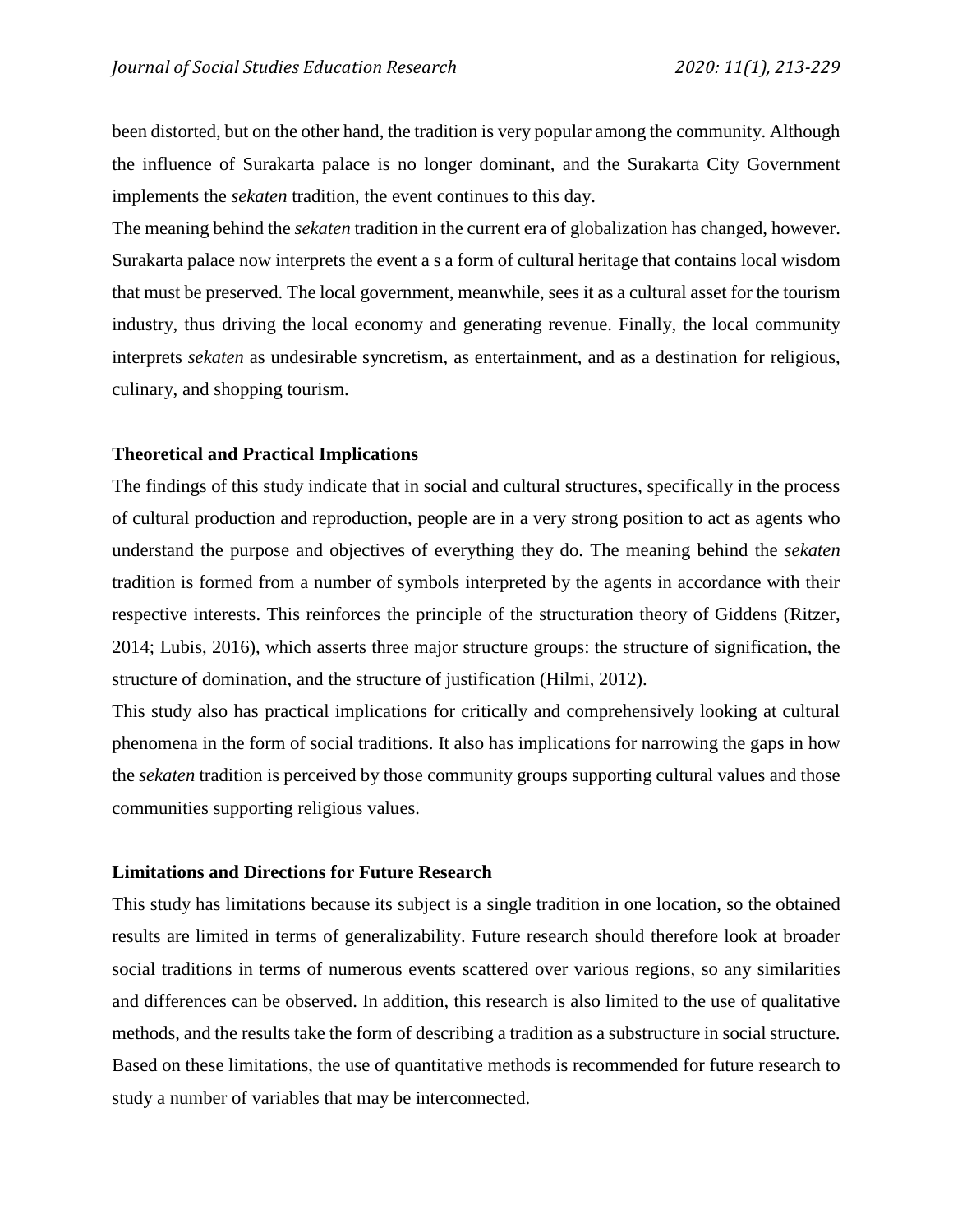#### **References**

- Abdel-hadi, A. (2012). Culture , Quality of life , Globalization and Beyond. *Procedia - Social and Behavioral Sciences*, *50*(July), 11–19. https://doi.org/10.1016/j.sbspro.2012.08.011
- Bappenas. (2014). *Rencana Pembangunan Jangka Menengah Nasional 2014-2019*. Retrieved from https://www.bappenas.go.id/index.php?cID5009?cID= 5009
- Blakely, M. R. (2015). Pattern Recognition: Governmental Regulation of Tartan and Commodification of Culture. *International Journal of Cultural Property*, *22*, 487–504. https://doi.org/10.1017/S0940739115000284
- Bogdan, R. & Taylor, S. J. (1975). *Introduction to Qualitative Research Methods*. New York: John Wiley.
- Bui, H. T., & Lee, T. J. (2015). Commodification and Politicization of Heritage: Implications for Heritage Tourism at the Imperial Citadel of Thang Long, Hanoi (Vietnam). *Austrian Journal of South-East Asian Studies*, *8*(2), 187–202. https://doi.org/10.14764/10.ASEAS-2015.2-5
- Bunten, A. C. (2008). Developing the commodified persona in the heritage industry. *American Etnologist,35*(3), 380–395. https://doi.org/10.1111/j.1548-1425.2008.00041.x
- Cohen, E., & Cohen, S. A. (2012). Authentication: Hot and Cool, *39*, 1295–1314. https://doi.org/10.1016/j.annals.2012.03.004
- Conradie, A. (2012). *Remaking culture for sale : The strategic commodification , construction and performance of " traditional " cultural identity in South African cultural villages*. Cape Town, South Africa.
- Goetz, J.P. & LeCompte, M. . (1984). *Ethnography and Qualitative Design In Educational Research*. New York: Academy Press, Inc.
- Günlü, E., Pırnar, I., & Yağcı, K. (2009). Preserving cultural heritage and possible impacts on regional development: Case of Izmir. *International Journal of Emerging …*, *1*(1), 1–13. Retrieved from http://www.regionalstudies.org/uploads/networks/documents/tourismregional-development-and-public-policy/gunlu.pdf
- Hare, S., & Baker, A. (2017). Keepin ' It Real : Authenticity, Commercialization, and the Media in Korean Hip Hop. *SAGE Open*, *April*-*June*, 1–12. https://doi.org/10.1177/2158244017710294

Haris, A. (2015). Sekaten; dulu dan kini. Retrieved November 28, 2018, from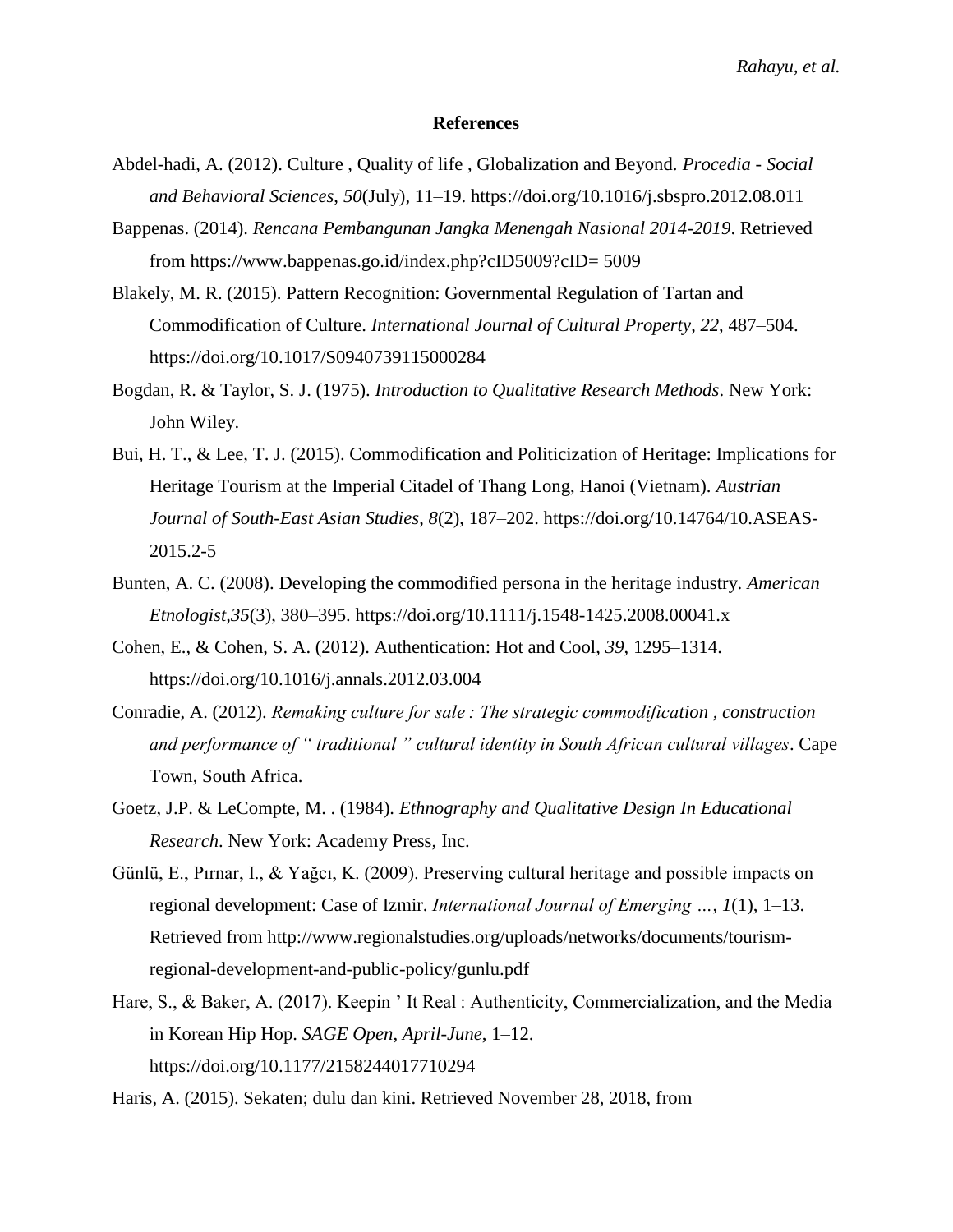http://hidayathari01.blogspot.com/2015/12/sekaten-dulu-dan-kini.html?m=1

- Hilmi, M. (2012). *Pergulatan Komunitas Lembaga Dakwah Islam Indonesia di Kediri Jawa Timur : Disertasi*. Universitas Indonesia.
- Iriani, F. N. H. A., & Noruzi, M. R. (2011). Globalization and Challenges; What are the globalization's contemporary issues ? *International Journal of Humanities and Social Science*, *1*(6), 216–218. Retrieved from www.ijhssnet.com
- James, B. A., & Champion, D. J. (2012). *Metode dan Masalah Penelitian Sosial*. (Ruzhendi, E. Koeswara., D. Salam., & Alfin, Eds.) (3rd ed.). Bandung: PT Eresco.
- Korff, R., & Susanne, S. (2014). *Current Trends in Anthropological and Sociological Research on and in Debatte; Current Trends in Southeast Asia*.
- Littlejohn, S. W. (1999). *Human Communication Theory* (Sixth edit). Wadswortt Publishing Company.
- Lubis, A. Y. (2016). *Postmodernisme; Teori dan Metode*. (T. P. Penyuntingan, Ed.) (1st ed.). Jakarta: RajaGrafindo Persada. Retrieved from http://www.rajagrafindo.co.id
- Lull, J. (1998). *Media, Komunikasi, Kebudayaan: Suatu Pendekatan Global*. (S. A. Abadi, Ed.). Jakarta: Yayasan Obor Indonesia.
- Lundup, T. (2013). Contemporary Ladakh : Culture , Commodification and Tourism. *IPCS : Institute of Peace and Conflict Studies*, *Issue Brie*(August), 1–8.
- Lyons, Sarah, and E. Christian Wells, E. (2014). Global Tourism: Cultural Heritage and Economic Encounters. *International Social Science Review*, *89*(1), 1–13.
- Maccarrone-eaglen, A. (2009). An Analysis of Culture as A Tourism Commodity. *Tourism, Culture & Communication*, *9*(pp.000-000), 1–14. https://doi.org/10.3727/109830409X12596186103879
- Mahbub, R., & Shoily, K. F. (2016). The Place of Piere Bourdieu's Theories in (Popular) Cultural Studies. *BRAC University Journal*, *XI*(1), 1–9.
- Medin, D. L., & Bang, M. (2014). The cultural side of science communication. *Proceedings of the National Academy of Sciences*. https://doi.org/10.1073/pnas.1317510111
- Miles, M. B., Huberman, A. M., & Saldana, J. (2014). *Qualitative Data Analysis, A Methods Sourcebook*. (Adele Hutchinson, Ed.) (3rd ed.). Los Angeles, London, New Delhi. Singapore, Washington DC: SAGE Publication Inc.

Moersid, A. F. (2013). Re-Invensi Batik dan Identitas Indonesia dalam Arena Pasar Global.